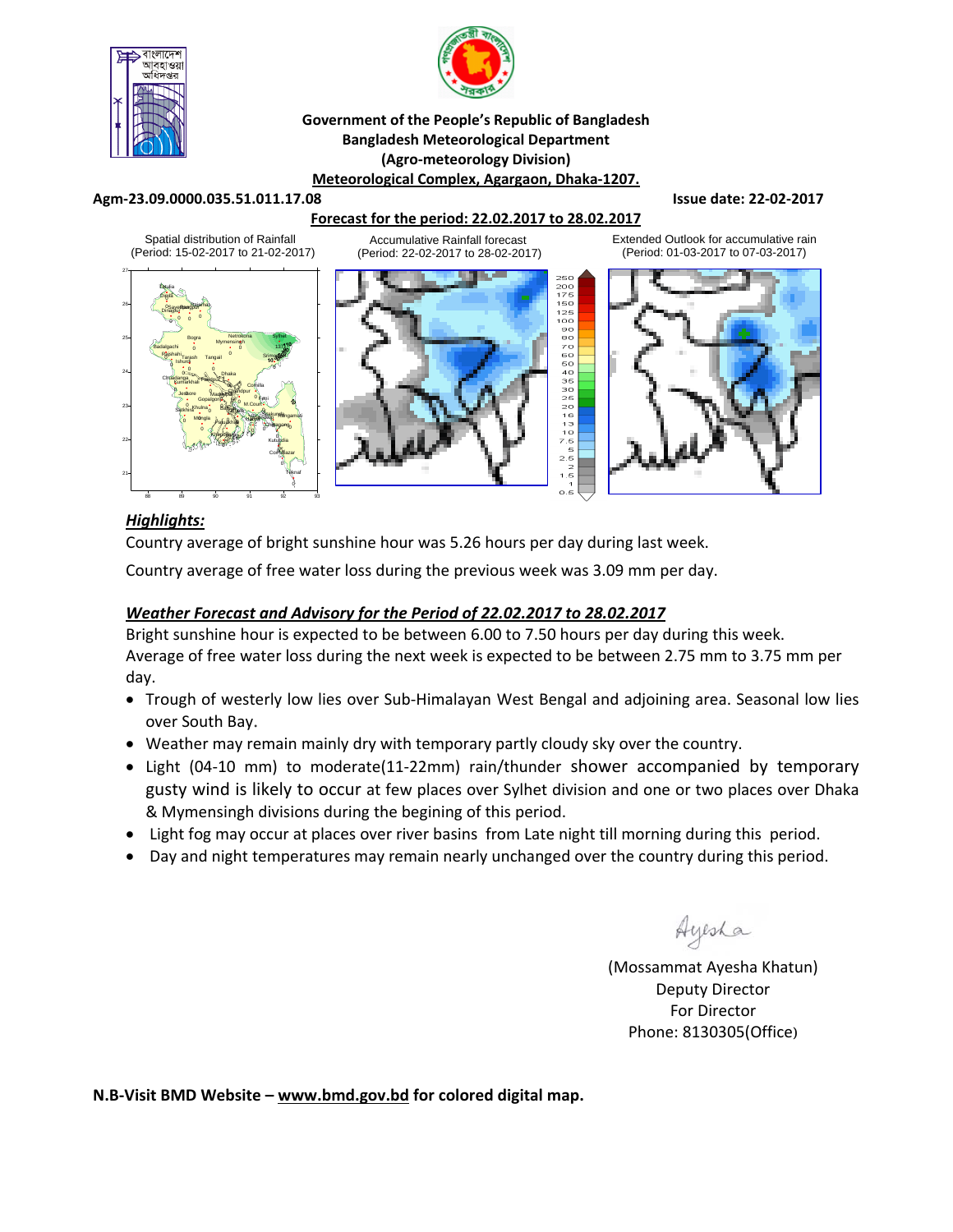



## **Bengali Version** পূৰ্বাভাস, সময়: **২২-০২-২০১৭ থেকে ২৮-০২-২০১৭**

Spatial distribution of Rainfall (Period: 15-02-2017 to 21-02-2017)



Accumulative Rainfall forecast (Period: 22-02-2017 to 28-02-2017)



Extended Outlook for accumulative rain (Period: 01-03-2017 to 07-03-2017)



## *প্রধান বৈশিষ্ট্য সমূহঃ-*

গত সপ্তাহে দেশের দৈনিক উজ্জ্বল সূর্যকিরণ কালের গড় ৫.২৬ ঘন্টা ছিল । গত সপ্তাহে দেশের দৈনিক বাষ্পীভবনের গড় ৩.০৯ মিঃ মিঃ ছিল।

# <u> আবহাওয়ার পূর্বাভাসঃ- ২২-০২-২০১৭ থেকে ২৮-০২-২০১৭ ইং পর্যন্ত।</u>

 $\overline{a}$  সপ্তাহে দৈনিক উজ্জল সূর্য কিরণ কাল ৬.০০ থেকে ৭.৫০ ঘন্টার মধ্যে থাকতে পারে ।

আগামী সপ্তাহের বাষ্পীভবনের দৈনিক গড় ২.৭৫ মিঃ মিঃ থেকে ৩.৭৫ মিঃ মিঃ থাকতে পারে।

- $\bullet$  পশ্চিমা লঘুচাপের বর্ধিতাংশ হিমালয়ের পাদদেশীয় পশ্চিমবঙ্গ ও তৎসংলগ্ন এলাকায় অবস্থান করছে। মৌসুমী লঘুচাপ *দক্ষিণ বঙ্গোপসাগরে অবস্থান করছে।*
- 'এ সময়ের আকাশ অস্থায়ীভাবে আংশিক মেঘলাসহ সারাদেশের আবহাওয়া প্রধানতঃ শুষ্ক থাকতে পারে।
- এ সময়ের শুরুতে সিলেট বিভাগের কিছু কিছু জায়গায় এবং ঢাকা ও ময়মনসিংহ বিভাগের দুই এক জায়গায় অস্থায়ীভাবে দমকা হাওয়াসহ হাল্কা (০৪-১০ মিঃ মিঃ) থেকে মাঝারী (১১-২২ মিঃ মিঃ) বৃষ্টি অথবা বজ্রসহ বৃষ্টি হতে পারে $|$
- এ সময়ে শেষরাত হতে সকাল পর্যন্ত দেশের নদী অববাহিকায় কোথাও কোথাও হাল্কা থেকে মাঝারী ধরণের কুয়াশা পড়তে পারে ।
- এ সময়ের সারাদেশের দিন ও রাতের তাপমাত্রা প্রায় অপরিবর্তিত থাকতে পারে।

Ayesha

(মোসাম্মৎ আয়শা খাতুন) উপ-পরিচালক পরিচালকের পক্ষে ফোনঃ  $b$ ১৩০৩০ $\alpha$ (দপ্তর)

বিঃ দ্রঃ- পূর্বাভাসের ডিজিটাল map দেখতে visit করুন- www.bmd.gov.bd